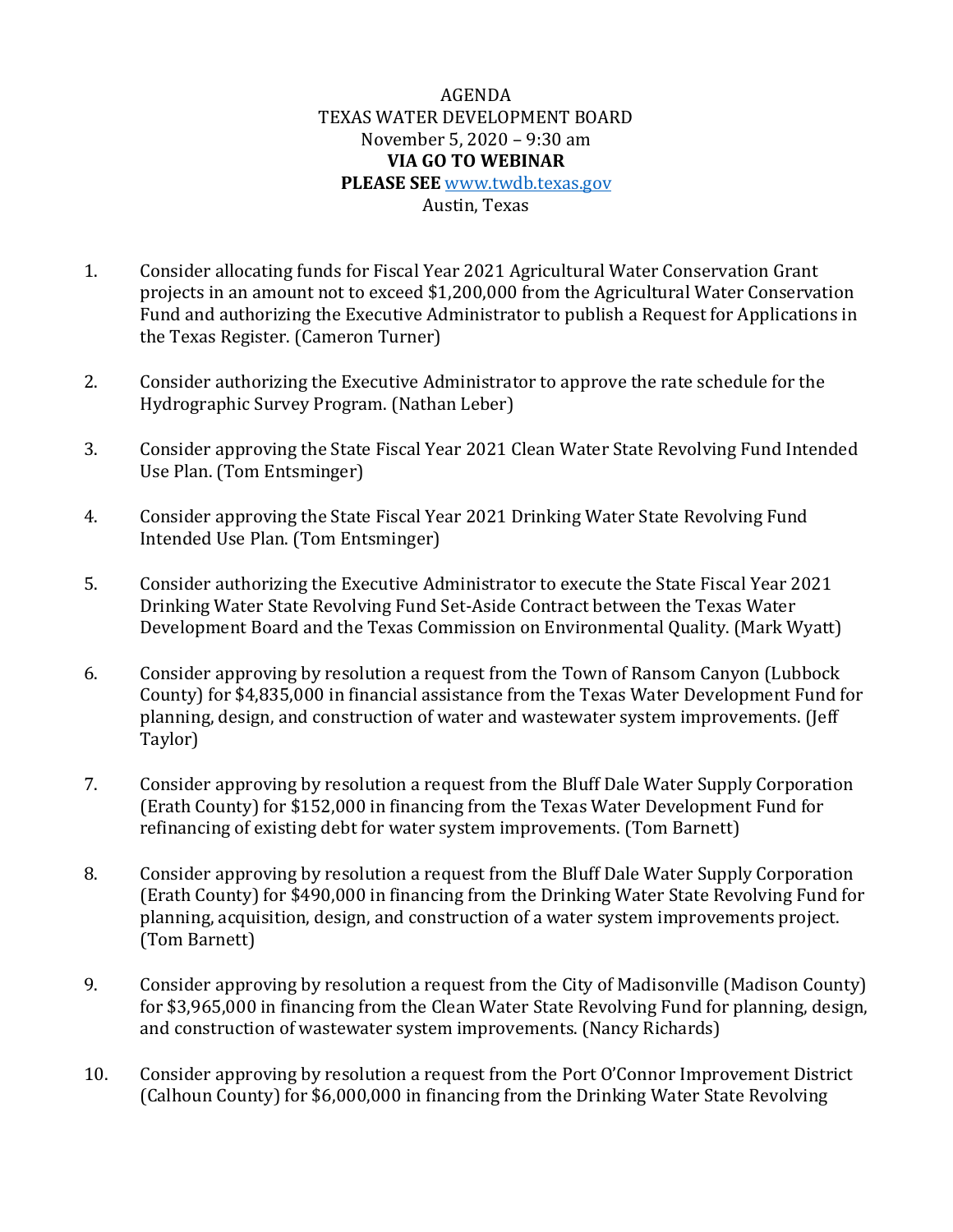Fund for planning, design, and construction of a water system expansion project. (Dain Larsen)

- 11. Briefing and discussion on water conditions in the State of Texas. (Dr. Mark Wentzel)
- 12. The Board will receive comments from the public on any matters within the jurisdiction of the TWDB, with the exception of matters which are subject to the ex parte prohibition found in Texas Government Code Section 2001.061.
- 13. The Board may adjourn into Executive Session and conduct a closed meeting to consider any item on this agenda if a matter is raised that is appropriate for the Board to conduct a private consultation with its attorney on a matter in which the duty of the attorney to the governmental body under the Texas Disciplinary Rules of Professional Conduct of the State Bar of Texas clearly conflicts with Chapter 551 of the Texas Government Code. The Board may conduct a closed meeting to receive legal advice and discuss pending or contemplated litigation, settlement offers, or the appointment, employment, evaluation, reassignment, duties, discipline or dismissal of specific Board employees, including the Executive Administrator and General Counsel, as permitted by Sections 551.071 and 551.074, the Texas Open Meetings Act, codified as Chapter 551 of the Texas Government Code. The Board may also meet in open meeting to take action on legal or personnel matters considered in the closed meeting as required by Section 551.102 of the Open Meetings Act, Chapter 551 of the Government Code. The Board may conduct a closed meeting to consider and discuss financial matters related to the investment or potential investment of the Board's funds, as permitted by Section 6.0601(a) of the Texas Water Code. The Board may also meet in open meeting to take action on a financial matter discussed in the closed meeting as required by Section 6.0601(b) of the Texas Water Code.

The next currently scheduled meeting of the Texas Water Development Board will be November 19, 2020. Other meetings may be scheduled and will be posted in compliance with the Texas Open Meetings Act.

Persons with disabilities who plan to attend this meeting and who may need auxiliary aids or services such as interpreters for persons who are deaf or hearing impaired, readers, large print or Braille, are requested to contact Merry Klonower at (512) 463-8165 two (2) work days prior to the meeting so that appropriate arrangements can be made.

## **NOTICE: ENTRY TO THIS MEETING WITH A HANDGUN IS FORBIDDEN**

**This meeting is a public meeting under Chapter 551 of the Texas Government Code. Pursuant to Section 30.06, Penal Code (trespass by license holder with a concealed handgun), a person licensed under Subchapter H, Chapter 411, Government Code (handgun licensing law) may not enter this property with a concealed handgun. Pursuant to Section 30.07, Penal Code (trespass by license holder with an openly carried handgun), a person licensed under Subchapter H, Chapter 411, Government Code (handgun licensing law) may not enter this property with a handgun that is carried openly. For purposes of this notice, "property" means the room or rooms where the open meeting of the Texas Water Development Board is held.** 

**Direct links to this information can be found on our website at** [www.twdb.texas.gov](http://www.twdb.texas.gov/)